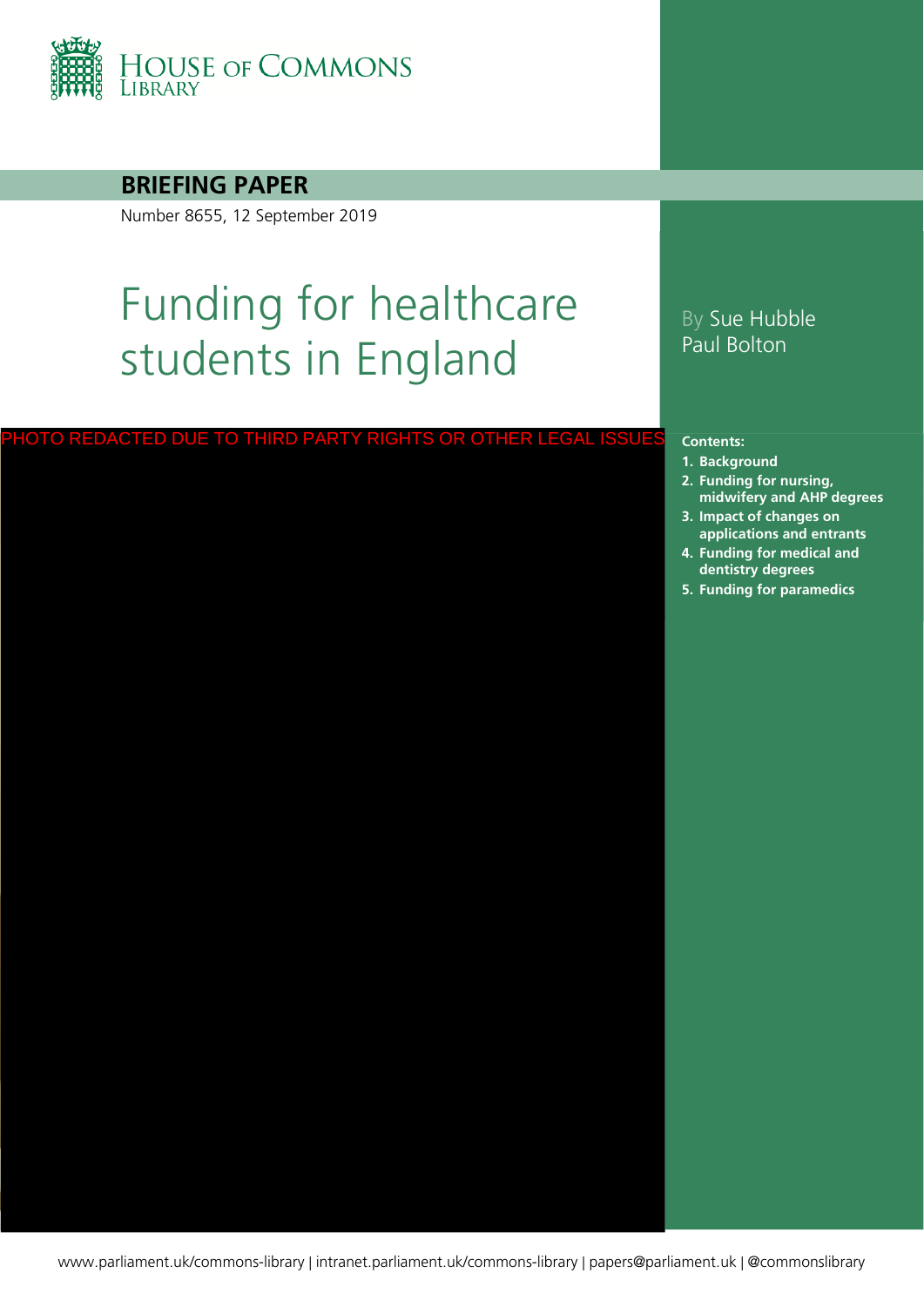# **Contents**

| <b>Summary</b> | 3                                                                                            |                       |  |
|----------------|----------------------------------------------------------------------------------------------|-----------------------|--|
| 1 <sub>1</sub> | <b>Background</b><br>1.1 Funding for second degrees                                          | 4<br>4                |  |
| 2.<br>2.1      | <b>Funding for nursing, midwifery and AHP degrees</b><br>Funding as a second degree          | 6<br>7                |  |
| 3.<br>3.1      | Impact of changes on applications and entrants<br><b>Nursing</b><br>Applications<br>Entrants | 8<br>8<br>8<br>9      |  |
| 3.3            | 3.2 Other Allied Health Professions<br>Applications<br>Entrants<br>Comment                   | 10<br>10<br>10<br>11  |  |
| 4.<br>4.1      | <b>Funding for medical and dentistry degrees</b><br>Funding as a second degree               | 12<br>12 <sup>2</sup> |  |
| 5.<br>5.1      | <b>Funding for paramedics</b><br>Funding as a second degree                                  | 15<br>16              |  |
|                |                                                                                              |                       |  |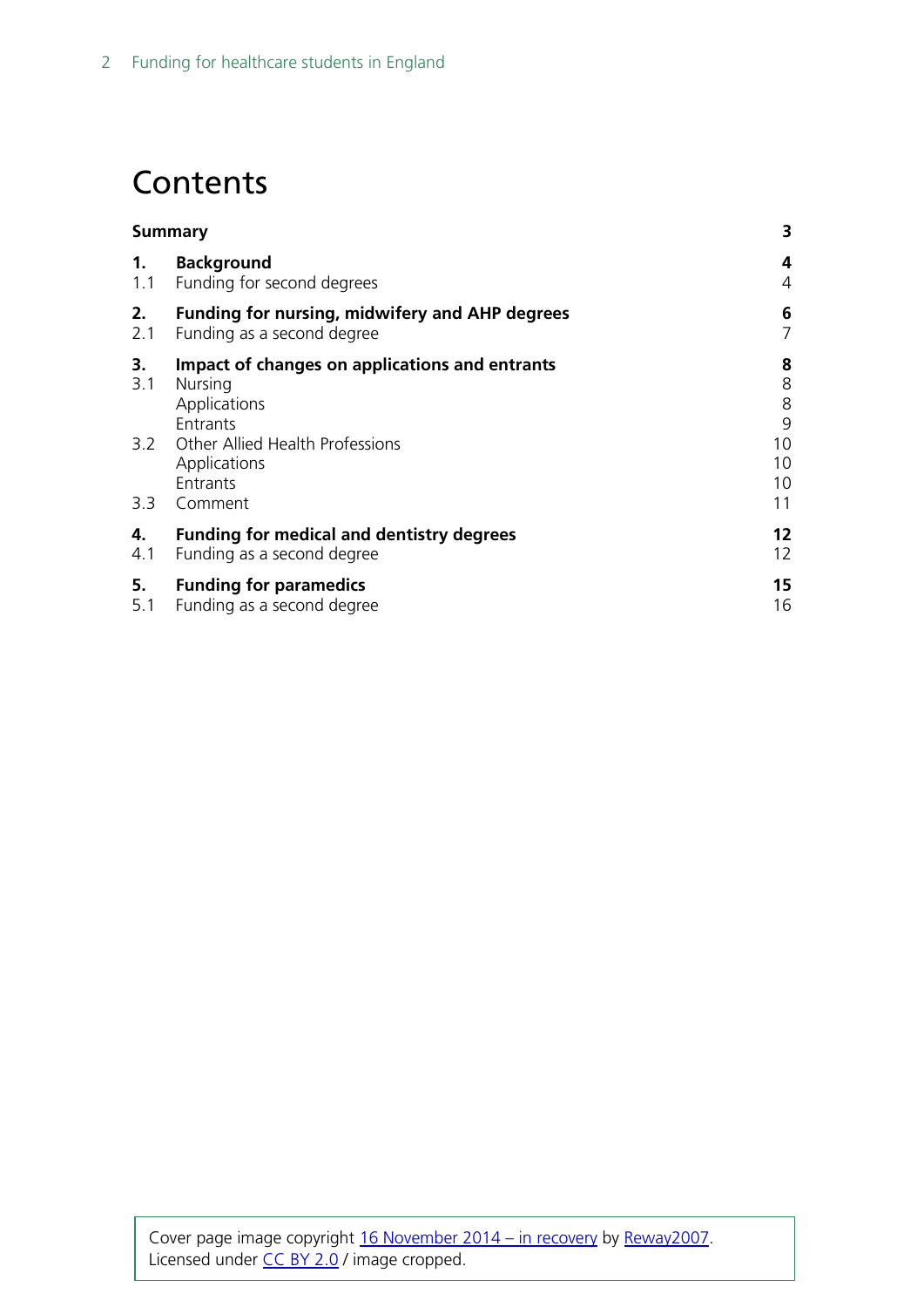# <span id="page-2-0"></span>Summary

Up until August 2017 students taking certain healthcare degrees, including nursing and midwifery, were funded by **NHS Bursaries** – these were a package of support which included the payment of tuition fees and funding for living costs. NHS Bursaries were abolished for all new entrants starting healthcare courses in the academic year 2017/18 and these students were transferred onto the **standard support system** of loans for fees and maintenance.

These changes were highly controversial and concerns were expressed about the impact of these changes on recruitment to healthcare professions.

**Applicants for nursing fell in the first two years after the change in funding was introduced. The number from England fell by 23% in 2017 and 12% in 2018, an overall fall of 32%.** There were much smaller falls in applicants from the rest of the UK.

There was an **increase of 4% in 2019** but this only partially reversed the earlier falls.

Applicants and entrants to nursing degrees tend to be somewhat older than most other full-time students. **The drop in nursing applicants was largest among mature students** and smallest among those aged under 20.

Nursing saw the largest fall in applicants of any subject allied to medicine in 2017 and 2018. There were falls of more than 20% in applicants for nutrition, aural and oral science and medical technology**.**



There have always been many more applicants than places for nursing and the number of applicants from England who were **accepted** has fallen by a much smaller amount: **a fall of 3% in 2017 and a further fall of 4% in 2018. If all part-time students are included the fall in entrants from England in 2017 was down by 13%**.

The funding reforms did not affect medical and dentistry students and paramedics as these students are funded differently.

This paper outlines the current funding system for: healthcare students, medical and dentistry students and paramedics and discusses the impact of the 2017 reforms on entrants to healthcare degrees.

Background to the reforms is given in library briefing, *Reform of support for healthcare* [students in England](https://researchbriefings.files.parliament.uk/documents/CBP-7436/CBP-7436.pdf), 2 February 2017.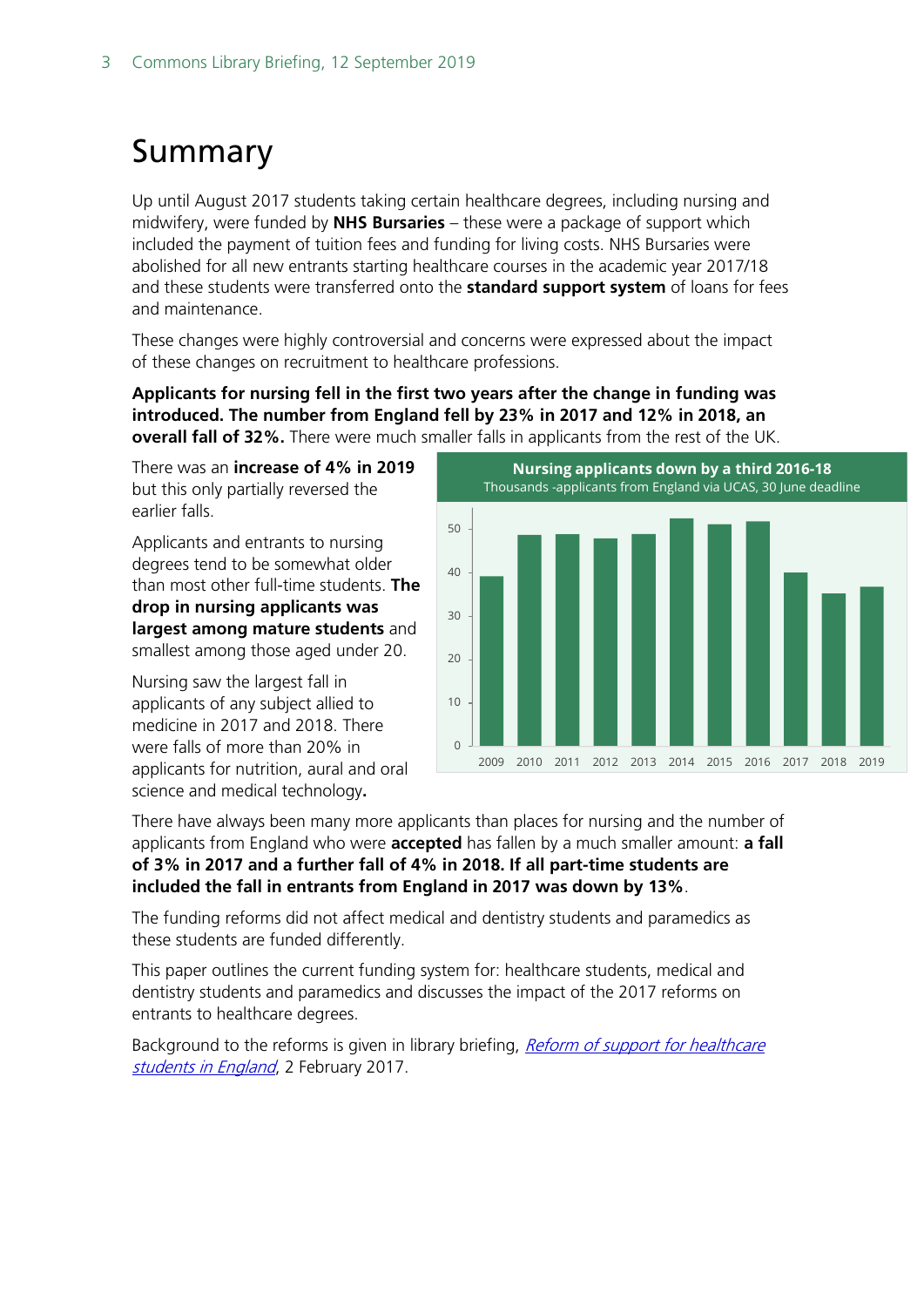# <span id="page-3-0"></span>1. Background

In 2016 the Government announced that the funding of healthcare students would be reformed. Following a consultation, from 1 August 2017 **NHS Bursaries** for students starting courses in nursing, midwifery and other allied health professions (AHP) **were abolished** and these students became funded in the same way as all other full-time undergraduate students. The changes were brought in under the [Education \(Student Fees, Awards and Support\) \(Amendment\)](https://www.legislation.gov.uk/uksi/2017/114/memorandum/contents)  [Regulations 2017](https://www.legislation.gov.uk/uksi/2017/114/memorandum/contents) SI 114.

These reforms were highly controversial and concerns were expressed about the impact that the changes would have on recruitment for these professions.

England is the only one of the four UK regions that has ended the bursary scheme for nursing students – Northern Ireland, Scotland and Wales have all retained some form of bursary-funded model for preregistration nurse education.

**Medical and dentistry** students also receive NHS Bursaries for part of their courses, but these students were not included in the reforms and these students **continue to receive NHS Bursaries**.

#### **Box 1: NHS Bursaries**

The last cohort of students to receive NHS Bursaries for nursing, midwifery and AHP degrees started their courses in September 2016. For these new full-time students the NHS Bursary consisted of the following elements:

- A **non-means tested grant of £1,000** per year (pro-rata for part-time students)
- A **means tested bursary** to help with living costs of up to: £3,191 for students living away from home and in London £2,643 for students living away from home and outside London £2,207 for students living at home.
- Other **bursary elements** such as **extra week's allowances** for courses that run for longer than 30 weeks and 3 days each academic year, and practice placement expenses.

Students who qualified for a bursary also had the costs of their **tuition paid directly** to their higher education institution by the NHS. Healthcare students could also apply for a non-income assessed **reduced rate maintenance loan** from Student Finance England.

**Paramedics were also not covered by the reforms** as they were

never included in the NHS bursary system.

Background to the reforms is given in library briefing, Reform of support [for healthcare students in England](https://researchbriefings.files.parliament.uk/documents/CBP-7436/CBP-7436.pdf), 2 February 2017.

## <span id="page-3-1"></span>1.1 Funding for second degrees

In 2008 the Government abolished funding for students taking second degrees that were at an **equivalent or lower level** to one that they already held. The equivalent or lower level qualification (ELQ) rules contained **exemptions** for a limited number of subjects that were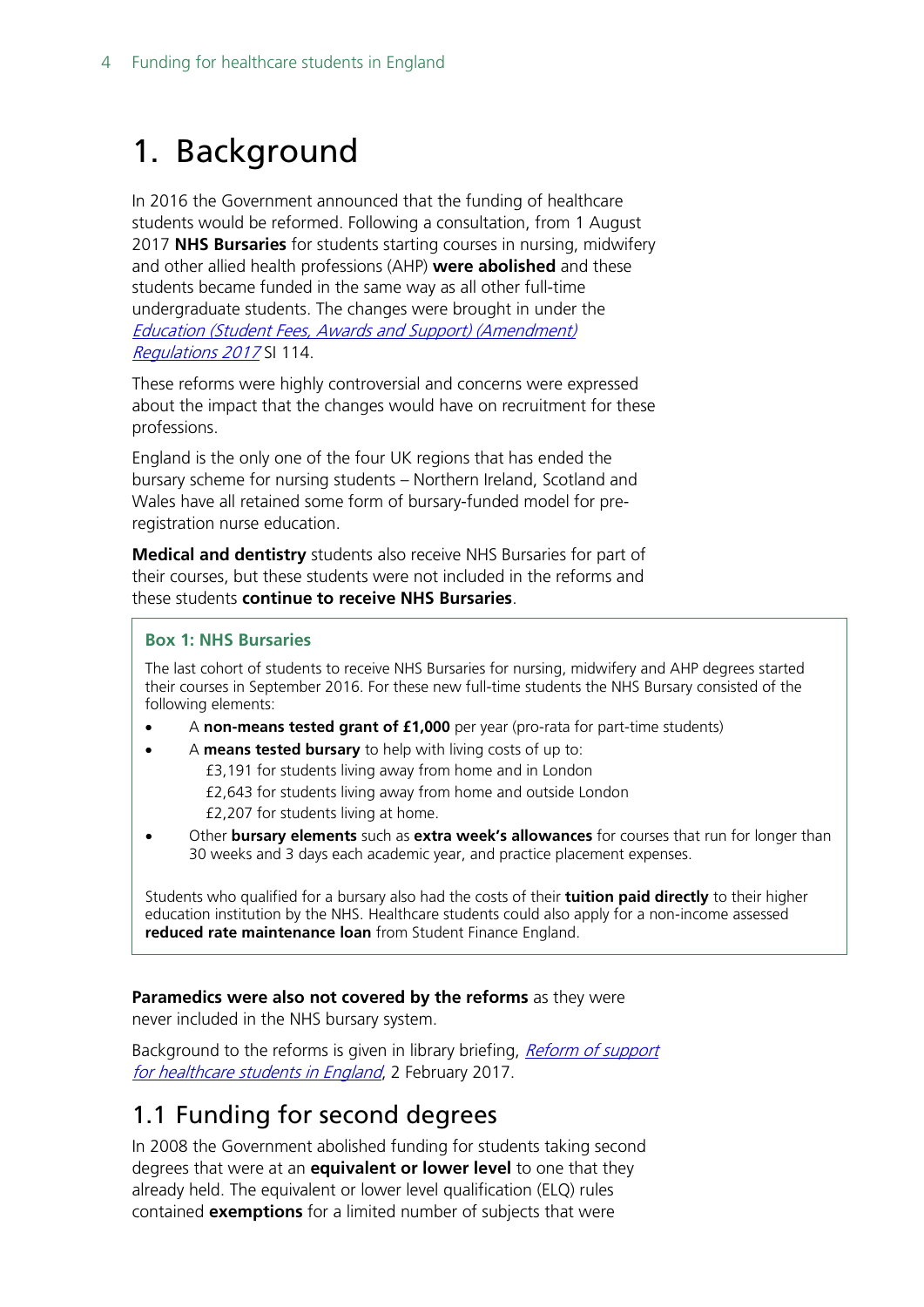### 5 Commons Library Briefing, 12 September 2019

deemed to be of public benefit – medicine and dentistry were included as exempt subjects.

The list of exempt subjects has been extended over time and now includes some healthcare subjects.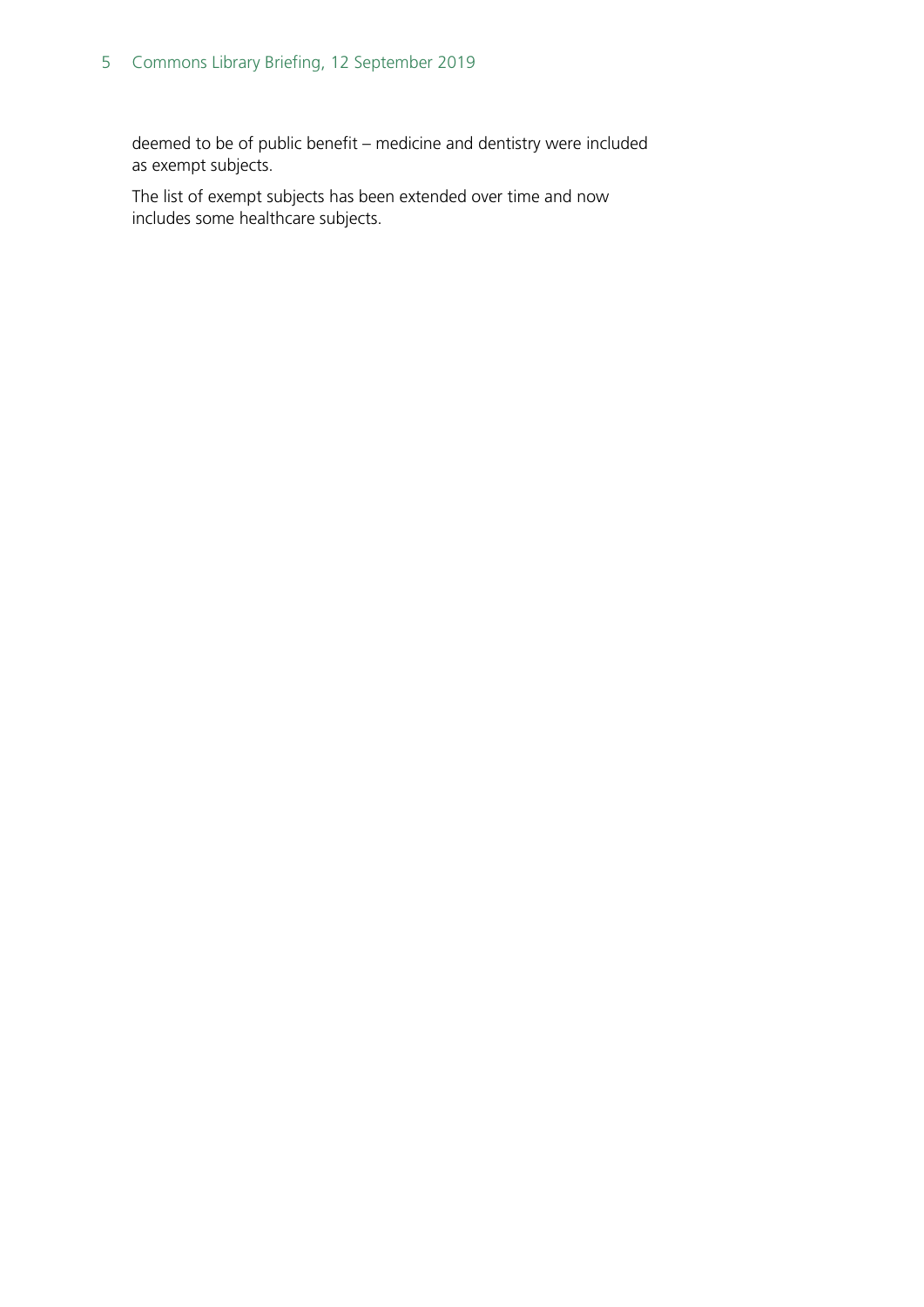# <span id="page-5-0"></span>2. Funding for nursing, midwifery and AHP degrees

Since 1 August 2017 all new entrants to nursing, midwifery and other allied health professional (AHP) degrees have been funded by the **standard student support package** - students are eligible to apply for a **tuition fee loan** to cover the cost of fees and a **maintenance loan** to help with living costs. Students may also be eligible for other grants depending on their circumstances.

Information on funding for students is available on the GOV.UK website at [Student Finance,](https://www.gov.uk/student-finance) in a booklet by Student Finance England, [Student](http://media.slc.co.uk/sfe/1920/ft/sfe_how_you_are_assessed_and_paid_guide_1920_o.pdf)  finance – [how you're assessed and paid 2019/20](http://media.slc.co.uk/sfe/1920/ft/sfe_how_you_are_assessed_and_paid_guide_1920_o.pdf) and on the NHS Health Careers website at [Financial support at university.](https://www.healthcareers.nhs.uk/career-planning/study-and-training/considering-or-university/financial-support-university)

At the time of the reforms the Government said that transferring healthcare students to the standard student finance system would **increase the amount of support for these students by 25 percent** and enable universities to provide up to **10,000 additional training places** for nursing and other health professional courses.<sup>1</sup>

### **Discretionary funds for nursing students**

As part of the reforms in funding a new Learning Support Fund (LSF) came into force on 1 August 2017. The LSF provides **supplementary funding** to higher education student loans, for eligible new students starting pre-registration healthcare courses on or after 1 August 2017.

The LSF consists of three different allowances:

- **Child Dependants Allowance** this allows students who have parental responsibility for a child under 15 years, or under 17 years if registered with special educational needs, to claim a **£1000 grant per academic year** which is paid in three termly instalments.
- **Travel and Dual Accommodation Expenses** this lets students who have been on a practice placement to claim back travel and temporary accommodation costs incurred as part of the placement.
- **Exceptional Support Fund (ESF)** students who find themselves in financial difficulty can apply for a grant of **up to £3000 per academic year** to help bridge the shortfall between their income and expenditure to allow them to continue with their studies.

Information on the LSF is available in an NHSBSA publication, NHS [Financial Support for Healthcare Students 2019/20 –](https://www.nhsbsa.nhs.uk/sites/default/files/2019-07/LSF%20Student%20guidance%20booklet%20%202019-20%20%28V1%29%2007%202019_0.pdf) Guidance for [students Learning Support Fund.](https://www.nhsbsa.nhs.uk/sites/default/files/2019-07/LSF%20Student%20guidance%20booklet%20%202019-20%20%28V1%29%2007%202019_0.pdf)

LSF is **supplementary** funding and students who are eligible for support are still eligible to apply for other forms of extra support

<span id="page-5-1"></span> <sup>1</sup> HM Treasury, [Spending Review and Autumn Statement, November 2015,](https://www.gov.uk/government/uploads/system/uploads/attachment_data/file/479749/52229_Blue_Book_PU1865_Web_Accessible.pdf) p32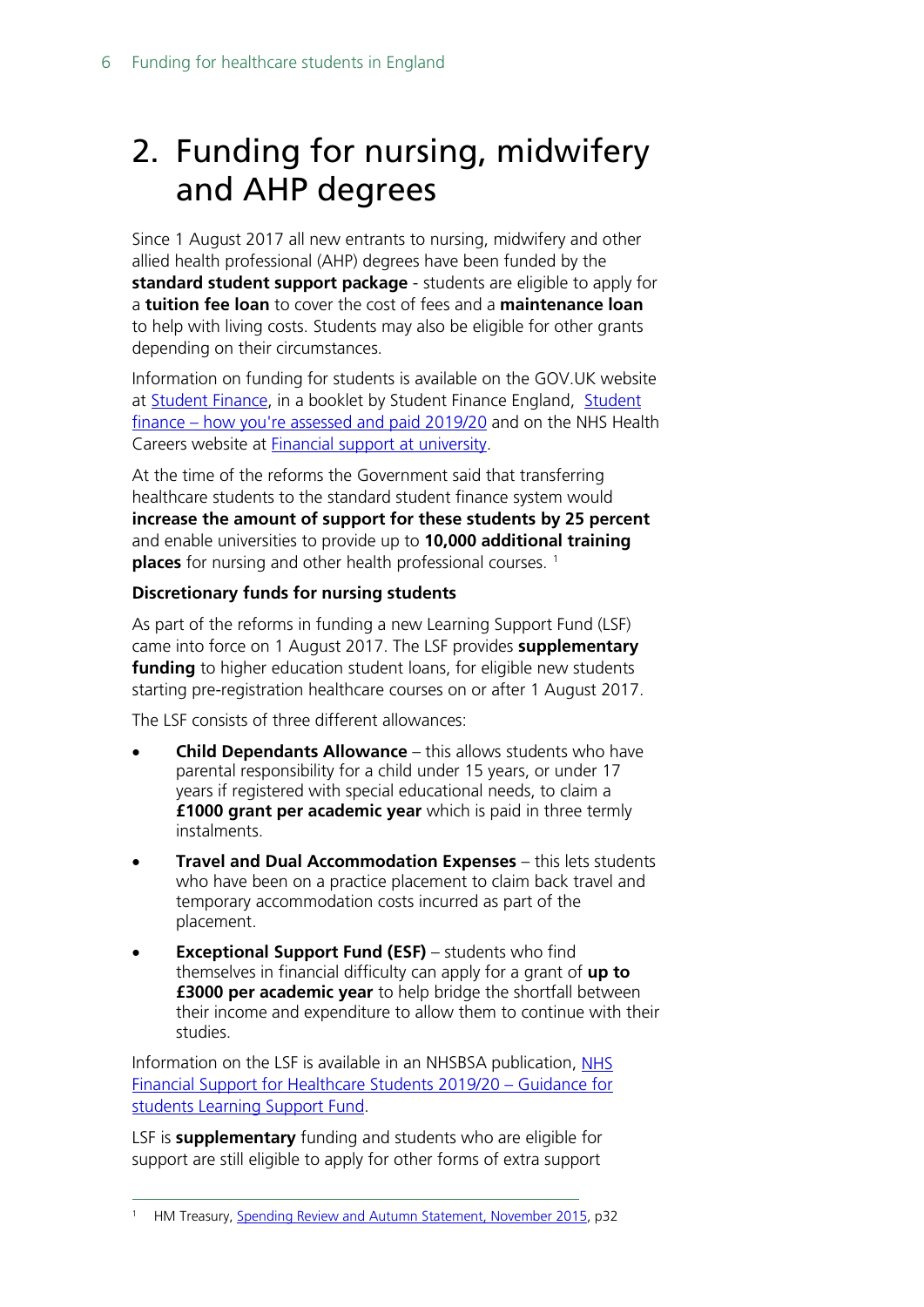through the standard higher education student support system such as - Childcare Grants and Adult Dependants Grants and institutional hardship funding which is available from universities.

## <span id="page-6-0"></span>2.1 Funding as a second degree

Up until 2017/18 students taking second degrees in healthcare subjects were not eligible for student funding.

As part of the funding reforms the Government **extended the equivalent or lower level qualification (ELQ) exemptions** to cover new **undergraduate students** starting ordinary degrees, or honours degrees in **nursing, nursing and social work, midwifery and allied health professional subjects on a full-time or part-time basis**. Students starting these courses in September 2017 would therefore be eligible for the full student support package.<sup>[2](#page-6-1)</sup>

In 2018/19 the ELQ exception was extended further to include new students starting diplomas, foundation degrees, ordinary degrees or honours degrees in pre-registration **dental therapy and dental hygiene** courses on a full-time or part-time basis and **full-time postgraduate pre-registration courses in nursing, midwifery and AHP.**

<span id="page-6-1"></span><sup>&</sup>lt;sup>2</sup> Health Reforming healthcare education funding: creating a sustainable future [workforce Government Response to public consultation,](https://www.gov.uk/government/uploads/system/uploads/attachment_data/file/539774/health-education-funding-response.pdf) July 2016 p16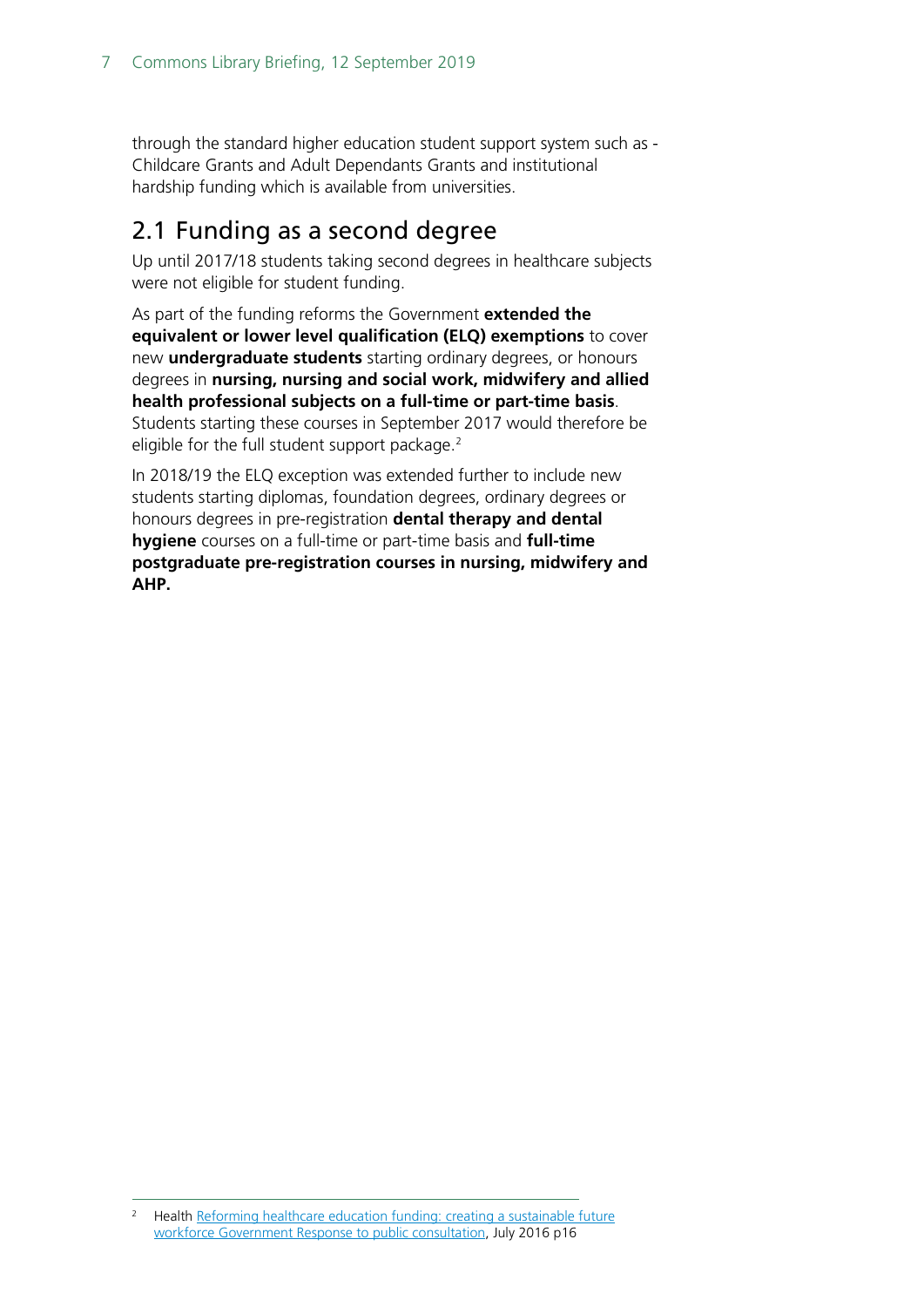# <span id="page-7-0"></span>3. Impact of changes on applications and entrants

## <span id="page-7-1"></span>3.1 Nursing

## <span id="page-7-2"></span>Applications

The number of applicants through UCAS for nursing from England up to the 30 June (pre-clearing) deadline went down from 51,840 in 2016 to 40,060 in 2017; **a fall of 23%**. There were falls in applicants from the other home countries, but these were much smaller; 2% from Scotland 6% from Northern Ireland and 10% from Wales.<sup>[3](#page-7-3)</sup>

Numbers **fell again in 2018**. The latest data on the 2018 cycle is also

for the 30 June deadline. Applicant numbers from England up to the 30 June deadline fell to 35,260 or **12% down** on the equivalent stage in the 2017 cycle.

There was an **increase of 4% in 2019** but this only partially reversed the earlier falls. Trends are shown in the chart opposite. The 2018 figure was the **lowest since nursing courses first started to be included in the UCAS system a decade ago**. [4](#page-7-4)

Applicants and entrants to nursing degrees tend to be somewhat older than most other full-time students. **The drop** 



**in nursing applicants was largest among mature students** and smallest among those aged under 20. Trends are set out in the following table. This pattern continued into 2019 when there was a 9% increase in applicants aged 19 and under, but little or no increase in some of the older age groups.

<span id="page-7-3"></span> <sup>3</sup> [2017 cycle applicant figures –](https://www.ucas.com/corporate/data-and-analysis/ucas-undergraduate-releases/2017-cycle-applicant-figures-june-deadline-0) June deadline, UCAS

<span id="page-7-4"></span><sup>4</sup> [2019 cycle applicant figures –](https://www.ucas.com/data-and-analysis/undergraduate-statistics-and-reports/ucas-undergraduate-releases/applicant-releases-2019-cycle/2019-cycle-applicant-figures-30-june-deadline) June deadline, UCAS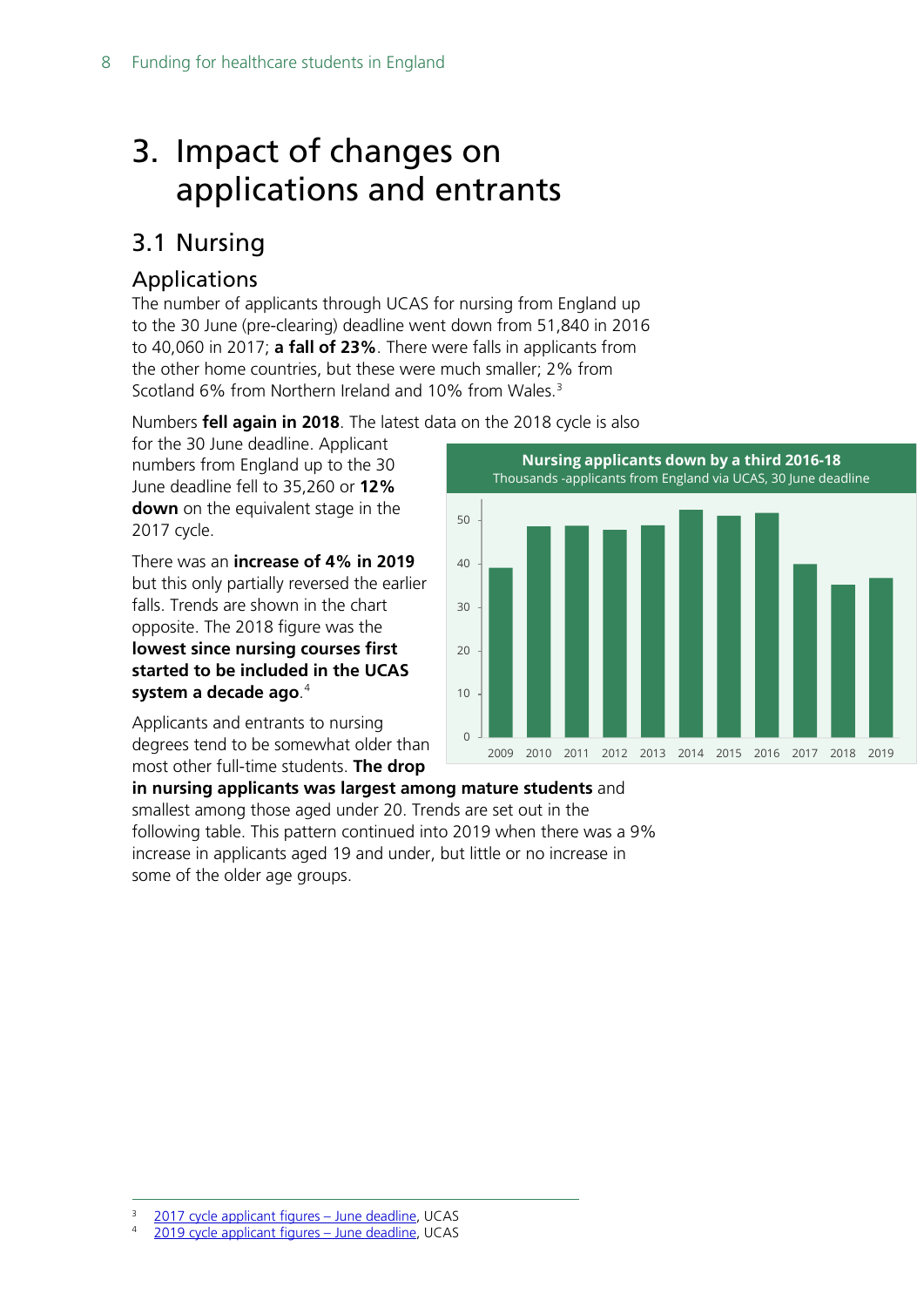| <b>English applicants to nursing by age</b><br>by 30 June deadline each year |        |        |        |        |        |        |       |                        |
|------------------------------------------------------------------------------|--------|--------|--------|--------|--------|--------|-------|------------------------|
|                                                                              | 2014   | 2015   | 2016   | 2017   | 2018   | 2019   | Trend | change 2016<br>to 2018 |
| 19 and under                                                                 | 15,150 | 15,250 | 15,070 | 13,090 | 12,470 | 13,610 |       | $-17%$                 |
| $20 - 24$                                                                    | 14,170 | 13,200 | 12,510 | 9,590  | 8,190  | 8,120  |       | $-35%$                 |
| $25 - 29$                                                                    | 8,300  | 7,930  | 8,220  | 5,700  | 4,620  | 4,770  |       | $-44%$                 |
| $30 - 34$                                                                    | 5,550  | 5,250  | 5,570  | 3,870  | 3,290  | 3,300  |       | $-41%$                 |
| $35+$                                                                        | 9,380  | 9,530  | 10,470 | 7,810  | 6,690  | 7,010  |       | $-36%$                 |
| <b>TOTAL</b>                                                                 | 52,550 | 51,160 | 51,840 | 40,060 | 35,260 | 36,810 |       | $-32%$                 |

Source: 2019 applicant figures — [30 June deadline, UCAS,](https://www.ucas.com/data-and-analysis/undergraduate-statistics-and-reports/ucas-undergraduate-releases/applicant-releases-2019-cycle/2019-cycle-applicant-figures-30-june-deadline)

### <span id="page-8-0"></span>**Entrants**

There have always been many more applicants than places for nursing.

**In the past only around 40% of applicants were accepted**. The drop in applicants from 2017 has reduced the gap between applicants and acceptances, but has not seen the number of applicants fall below the number of places. This means that the number of applicants from England who were accepted has fallen by a much smaller amount. In 2017 from 22,630 to 22,045, **a fall of 3%.** There was a **further fall of 4% in 2018** to 21,745**.** The acceptance rate was 44% in 2016 and increased to 55% in 2017 and 62% in 2018. [5](#page-8-1)

The UCAS data covers full-time undergraduates only. Information from the Higher Education Statistics Agency covers all full- and part-time students. Their latest data are for academic year 2017/18, the first after the new funding rules were introduced. **The total number of first year students from England studying nursing at UK universities fell by 13% from 49,600 to 43,200.** The fall was **larger among part-time students** at 18% compared with 8% among full-timers.<sup>[6](#page-8-2)</sup>

The table opposite shows how numbers changed by speciality in 2017/18. The biggest falls, among the larger specialities were in clinical practice, school and dental nursing. There was a 5% increase in first year critical care nursing students.

#### **First year nursing students from England**

Detailed subject breakdown, full- and part-time undegraduates

|                                  |        | 2016/17 2017/18 | change  |
|----------------------------------|--------|-----------------|---------|
| Nursing                          | 19,775 | 17,210          | $-13%$  |
| Adult nursing                    | 95     | 25              | $-74%$  |
|                                  |        |                 |         |
| Mental health nursing            | 870    | 870             | $+0\%$  |
| Midwifery                        | 725    | 665             | $-8%$   |
| Practice nursing                 | 110    | 55              | $-50%$  |
| Children's nursing               | 60     | 45              | $-25%$  |
| Clinical practice nursing        | 1,240  | 445             | $-64%$  |
| Community nursing                | 3,075  | 2,975           | $-3%$   |
| Critical care nursing            | 2,205  | 2,310           | $+5%$   |
| Learning disability nursing      | 40     | 45              | $+13%$  |
| <b>Medical nursing</b>           | 13,780 | 11,695          | $-15%$  |
| Surgical nursing                 | 20     | 20 <sup>2</sup> | $+0%$   |
| Health visiting                  | 160    | 170             | $+6%$   |
| Palliative care nursing          | 3,480  | 3,085           | $-11%$  |
| Dental nursing                   | 510    | 315             | $-38%$  |
| School nursing                   | 385    | 180             | $-53%$  |
| Neonatal care                    | 515    | 440             | $-15%$  |
| <b>Emergency nursing</b>         | 255    | 260             | $+2%$   |
| Older people nursing             | 65     | 195             | $+200%$ |
| Nursing not elsewhere classified | 2,210  | 2,205           | $-0%$   |
| <b>TOTAL</b>                     | 49,575 | 43,210          | $-13%$  |

Source[: HE student enrolments by subject of study and](https://www.hesa.ac.uk/data-and-analysis/students/table-22)  [domicile 2014/15 to 2017/18,](https://www.hesa.ac.uk/data-and-analysis/students/table-22) HESA

<span id="page-8-2"></span><span id="page-8-1"></span>[<sup>&#</sup>x27;End of cycle data resources'](https://www.ucas.com/data-and-analysis/ucas-undergraduate-releases/ucas-undergraduate-end-cycle-data-resources), UCAS

[HE student enrolments by subject of study and domicile 2014/15 to 2017/18,](https://www.hesa.ac.uk/data-and-analysis/students/table-22) HESA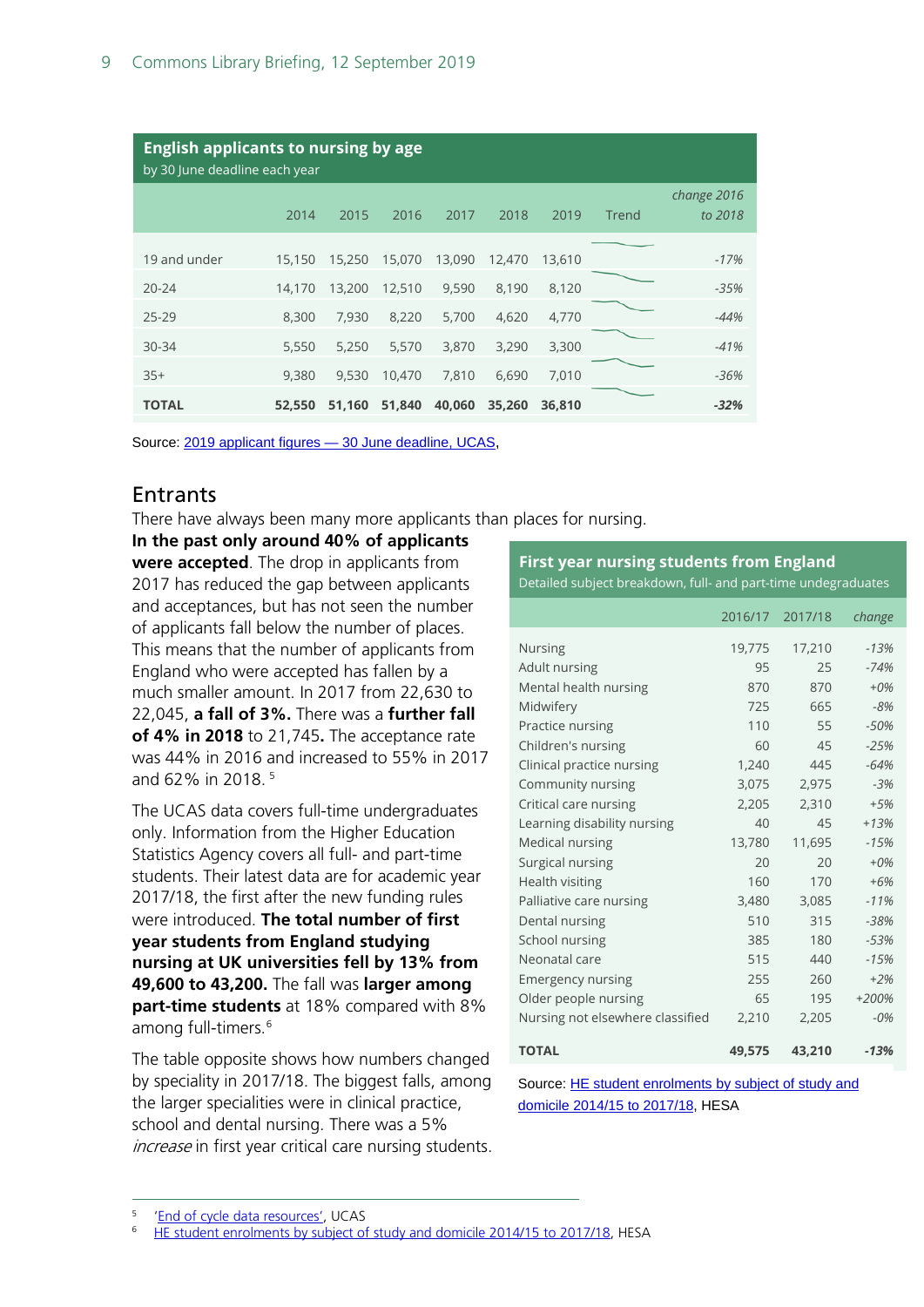## <span id="page-9-0"></span>3.2 Other Allied Health Professions

## <span id="page-9-1"></span>Applications

The following table summarises recent data on number of applications through UCAS to all subjects allied to medicine. Unlike the earlier data on nursing these figures are for *applications* not *applicants*. As applicants can make up to five choices, which are all counted separately, there are many more applications than applicants. There is also the possibility that changes in the number of applications per applicant over time obscure trends in the underlying number of applicants. Equally, if the number of applications per applicant varies by subject then direct comparisons of the absolute numbers may not show the full picture.

## **Applications from England to subjects allied to medicine**

Thousands of applications to full-time undergraduate courses through UCAS by 30 June

|                                                 |       |       |       |       |       | change 2016 |
|-------------------------------------------------|-------|-------|-------|-------|-------|-------------|
|                                                 | 2014  | 2015  | 2016  | 2017  | 2018  | to 2018     |
| Anatomy, Physiology and Pathology               | 23.4  | 23.9  | 25.1  | 21.9  | 21.7  | $-14%$      |
| Pharmacology, Toxicology and Pharmacy           | 18.7  | 17.1  | 16.7  | 15.2  | 15.2  | $-9%$       |
| <b>Complementary Medicine</b>                   | 1.8   | 2.1   | 2.1   | 2.2   | 2.0   | -6%         |
| Nutrition                                       | 4.3   | 4.5   | 4.9   | 4.5   | 3.8   | $-24%$      |
| Ophthalmics                                     | 4.4   | 4.5   | 4.9   | 5.2   | 5.6   | $+14%$      |
| Aural and Oral Sciences                         | 3.7   | 3.9   | 4.0   | 3.1   | 2.9   | $-28%$      |
| <b>Nursing</b>                                  | 191.8 | 186.3 | 188.1 | 144.8 | 121.1 | $-36%$      |
| Medical Technology                              | 12.3  | 11.7  | 13.0  | 10.6  | 9.5   | $-27%$      |
| Others in Subjects allied to Medicine           | 49.5  | 49.5  | 49.0  | 46.9  | 45.0  | -8%         |
| Combinations within Subjects allied to Medicine | 1.1   | 1.2   | 1.0   | 0.7   | 0.9   | $-14%$      |
| <b>TOTAL</b>                                    | 310.9 | 304.6 | 308.9 | 255.2 | 227.6 | $-26%$      |

Source: **End of cycle data resources**, UCAS

Applications to nursing make up most of these applications and **nursing has seen the largest drop since 2016 of 36%.** Other **subjects with falls of more than 20% were nutrition, aural and oral science and medical technology.** The absolute number of applications to these subjects was small compared to nursing. There were recent increases in applications to only one of these subjects; ophthalmics.

### <span id="page-9-2"></span>Entrants

The number of students from England **accepted** to full-time undergraduate courses in subjects allied to medicine increased by 30 (0.1%) in 2017 and 245 (0.6%) in 2018. Acceptances to nursing fell by 4% between 2016 and 2017. There were larger falls in nutrition (17%) and complementary medicine (5%) while 'Anatomy,Physiology and Pathology', 'Pharmacology,Toxicology and Pharmacy' and 'Others in Subjects allied to Medicine' all increased by 8-9%.<sup>[7](#page-9-3)</sup>

<span id="page-9-3"></span>Data from the Higher Education Statistics Agency (including part-time students) shows a 8% fall in first year students from England in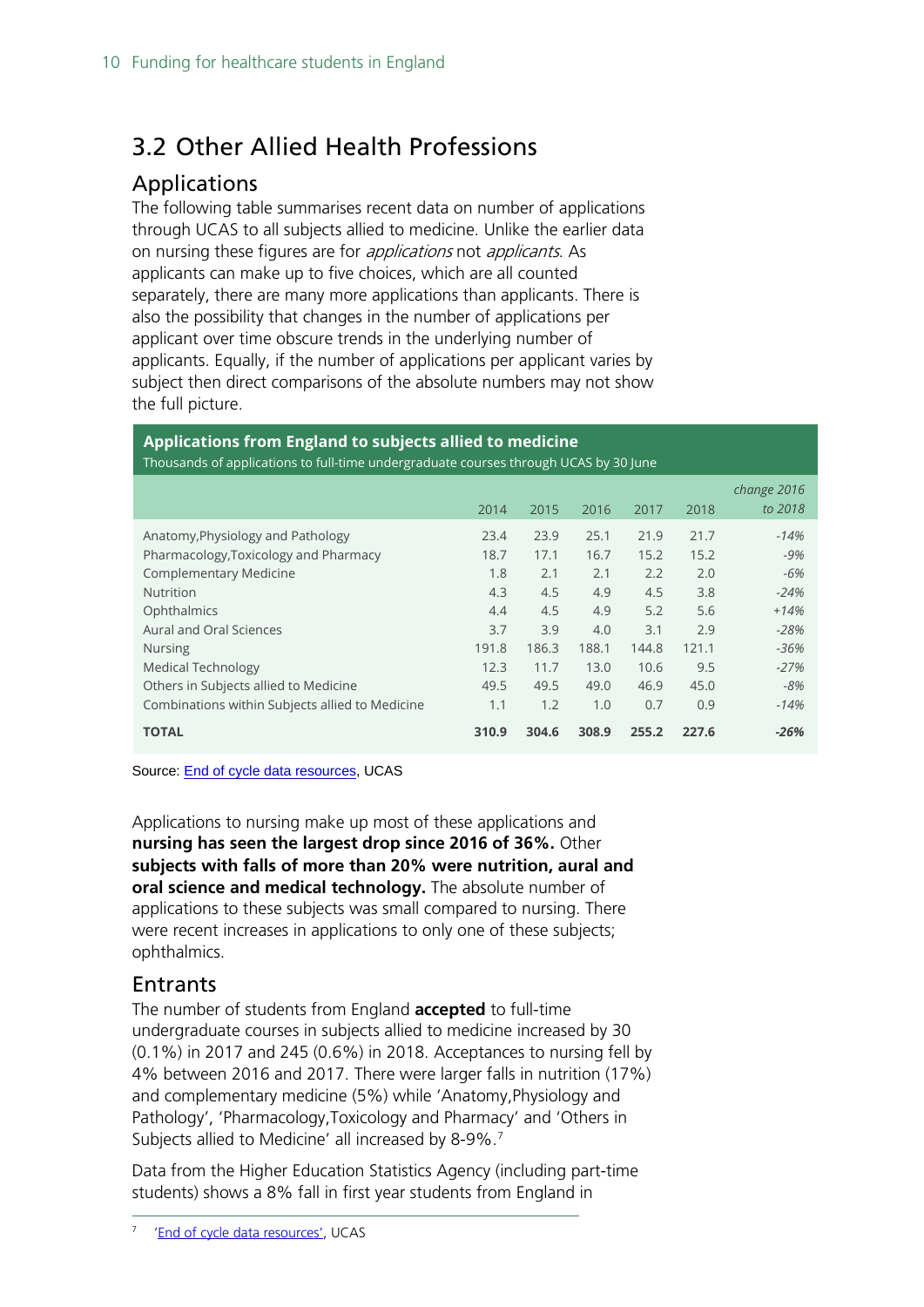2017/18. The pattern by subject was broadly similar to that shown in the UCAS data on acceptances.<sup>[8](#page-10-1)</sup>

## <span id="page-10-0"></span>3.3 Comment

The impact of the changes to funding for nursing students were discussed in a Health Committee report, [Nursing Workforce,](https://publications.parliament.uk/pa/cm201719/cmselect/cmhealth/353/35306.htm#_idTextAnchor021) 26 January December 2018. [9](#page-10-2) The report raised concerns about the drop in number of mature students applying for nursing degrees and stated that this could potentially lead to a shortage of nurses in areas which particularly attracted mature applicants such as mental health nursing and learning disability nursing:

Figures just published by UCAS confirm a drop in older nursing students:

> the number of acceptances for older age groups fell in 2017. This year, 4,575 applicants aged 21 to 25 were accepted, a fall of 680 (-13 per cent) compared to 2016, and 8,450 applicants aged 26 and over were accepted, a fall of 545 (-6.0 per cent).

This is of great concern, given that a significant proportion of trainee nurses are over the age of 25. Of particular concern is the fact that mature students make up an even larger proportion of students in the shortage areas of mental health nursing and learning disability nursing. (para 61-62)

There are shortages across a wide range of NHS staff groups, However, the most urgent challenge is the current shortage of nurses. We need to act now to address this.

[Interim NHS People](https://www.longtermplan.nhs.uk/wp-content/uploads/2019/05/Interim-NHS-People-Plan_June2019.pdf)  [Plan,](https://www.longtermplan.nhs.uk/wp-content/uploads/2019/05/Interim-NHS-People-Plan_June2019.pdf) 3 June 2019 p8

<span id="page-10-1"></span>[HE student enrolments by subject of study and domicile 2014/15 to 2017/18,](https://www.hesa.ac.uk/data-and-analysis/students/table-22) **HESA** 

<span id="page-10-2"></span><sup>&</sup>lt;sup>9</sup> Health Committee[, The Nursing Workforce,](https://publications.parliament.uk/pa/cm201719/cmselect/cmhealth/353/35306.htm#_idTextAnchor021) 26 January 2018, HC 353 2017-19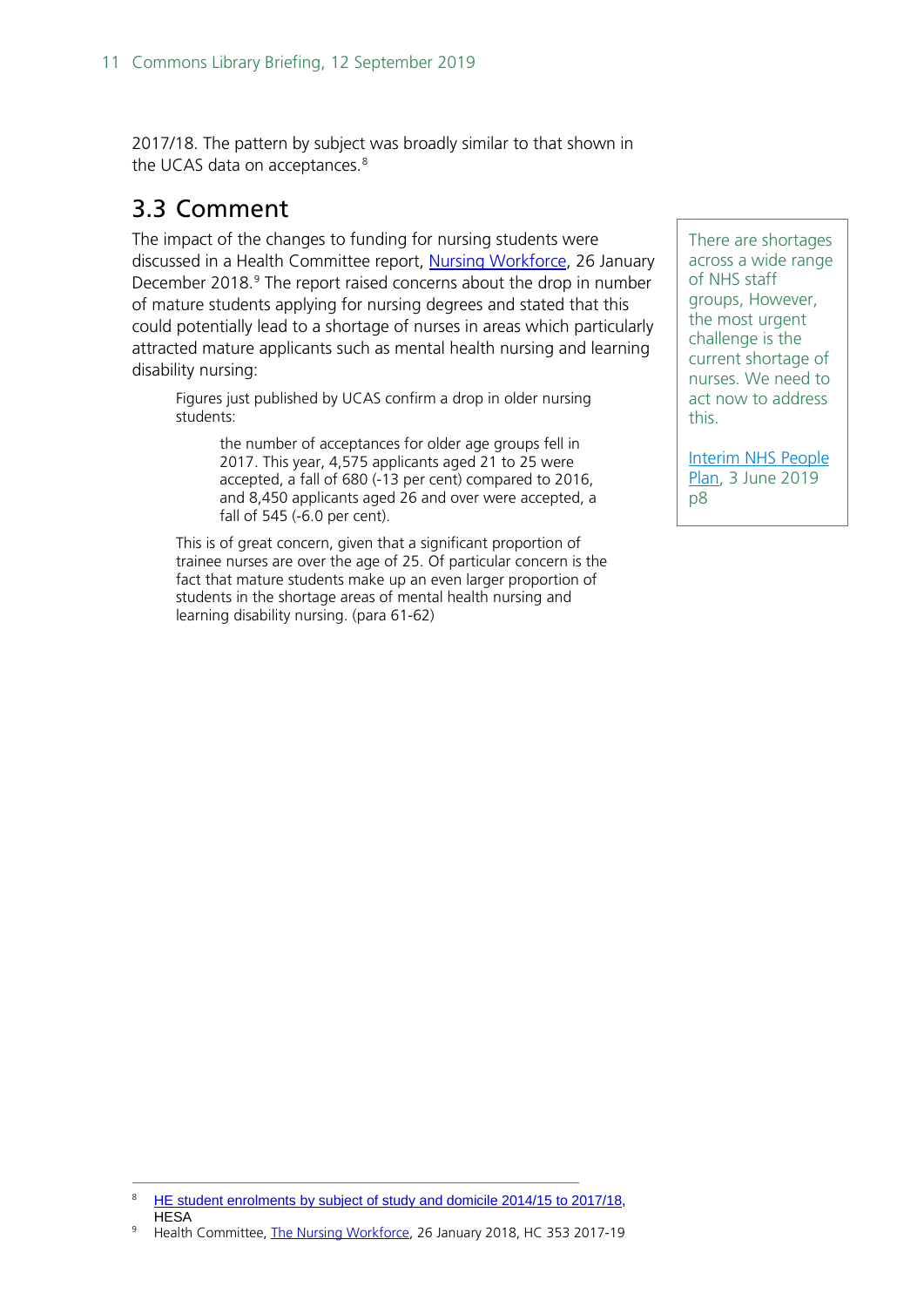# <span id="page-11-0"></span>4. Funding for medical and dentistry degrees

Information on funding for medical and dental students is set out on the NHS Careers website at **Financial support for medical and dental** [students –](https://www.healthcareers.nhs.uk/career-planning/study-and-training/considering-or-university/financial-support-university/financial-support-medical-and-dental-students-england) England.

Students on five-year courses are eligible for the standard student support package from Student Finance England (SFE) of maintenance loan and tuition fee loan in their **first four years**.

From **year five onwards[10](#page-11-2)**, tuition fees will be paid by the **[NHS](http://www.nhsbsa.nhs.uk/students)  [Student Bursary Scheme](http://www.nhsbsa.nhs.uk/students)** and students are eligible to apply for a **means-tested NHS bursary** to cover maintenance costs and a **reduced-rate maintenance loan** from SFE.

Students will also have access to a **non-means tested grant of £1,000** as part of their NHS Bursary award. Other allowances are also available to cover specific circumstances such as: dependants allowances and extra weeks attendance allowance.

Information on [NHS](https://www.nhsbsa.nhs.uk/sites/default/files/2019-07/NHS%20Bursary%20Funding%20for%20Medical%20and%20Dental%20Students%202019-20%20%28V1%29%2006%202019.pdf) Bursaries is available in an NHSBSA booklet, NHS [Bursary Funding for Medical and Dental Students 2019/20.](https://www.nhsbsa.nhs.uk/sites/default/files/2019-07/NHS%20Bursary%20Funding%20for%20Medical%20and%20Dental%20Students%202019-20%20%28V1%29%2006%202019.pdf)

## <span id="page-11-1"></span>4.1 Funding as a second degree

Students taking second undergraduate degrees in medicine and dentistry are eligible for a certain level of student support.

Funding amounts will vary depending on whether a student is doing the course as a **second undergraduate degree**, or as a **graduate accelerated programme**. Students will have to fund **fees for the first four years** of the undergraduate degree (although they are eligible for maintenance support) and for **half of the fees for the first year** of the graduate course.

Funding arrangements for second degrees in medicine are explained on the Royal Medical Benevolent Fund (RMBF) website at [Medicine as a](https://rmbf.org/medical-students/medicine-as-a-second-degree/)  [second degree,](https://rmbf.org/medical-students/medicine-as-a-second-degree/) these funding arrangements also apply to dentistry degrees:

### **Standard 5+ years medical degree**

#### **Years 1-4**

You'll have to pay the tuition fees yourself for the first four years. This is normally the standard rate of £9,250 but check the amount with individual medical schools before you commit yourself to the course.

For living costs, you'll be eligible to apply to Student Finance England Finance for:

Student loan for maintenance

• Adult Dependants' Grant

<span id="page-11-2"></span> $10$  This includes students doing a six year course with an intercalated year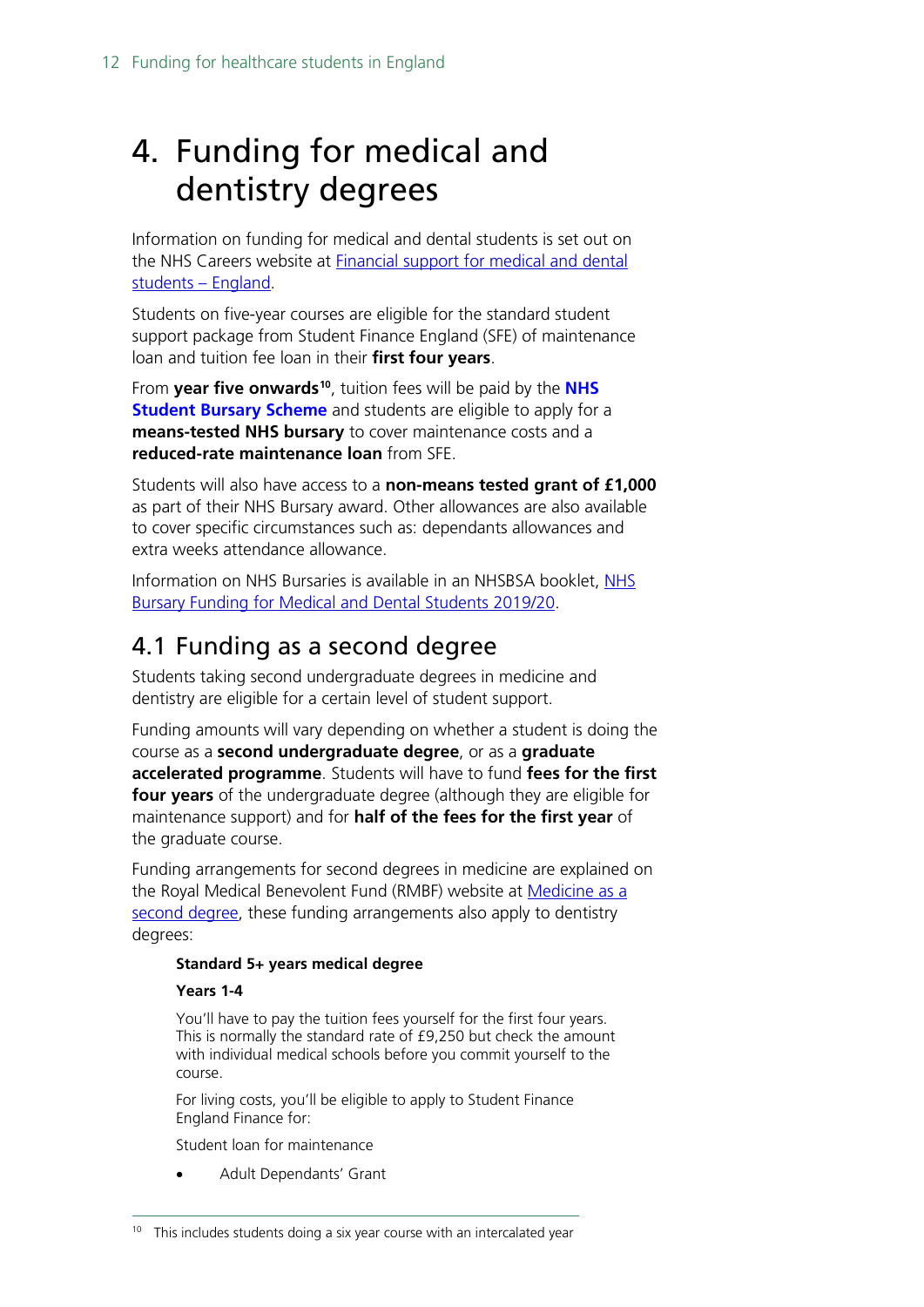- Childcare Grant
- Parents' Learning Allowance
- Disabled Students' Allowance
- Travel Expenses for medical students

#### **Year 5**

You'll be eligible for support from NHS Business Services Authority for living cost and tuition fee support – your tuition fees will be paid in full. This support is the same as that received in year 5 by students doing medicine as a first degree depending on when you start your course. See the financial support section for England for more detail.

This page is provided on the basis of current information from the Student Finance England Assessing eligibility Guidance and the NHS Bursary Scheme Rules, 5th edition.

#### **Accelerated 4 year graduate entry programme**

#### **First year**

You can be charged up to a maximum of £9,250 for the year in tuition fees. You'll have to pay the first £3,465 yourself but you can apply to Student Finance England for a tuition fee loan to fund the difference between £3,465 to a maximum of £9,250.

These figures are adjusted if tuition fees rise in line with inflation.

For living costs you'll be eligible to apply to Student Finance England for:

Student loan for maintenance

- Adult Dependants' Grant
- Childcare Grant
- Parents' Learning Allowance
- Disabled Students' Allowances
- Travel Expenses for medical students

#### **Years 2 to 4**

During these years you'll be eligible for support from NHS Student Bursaries (England).

The Department of Health will contribute the first £3,715 towards the tuition costs and graduates can apply for a tuition fee loan for the £5,535 difference up to £9,250. Your living cost support will be the same as that received in year 5 by students doing medicine as a first degree. See the article on financial support for medical [students in England](http://www.rmbf.org/medical-students/financial-support-for-medical-students-in-england/) for more detail.

A BMA publication, Medical student finance guide 2018**,** English domicile students gives information on funding for a second undergraduate medical degree and gives a list of charities that may be approached for support in un-funded years:

#### **I'm a graduate student on the undergraduate course – where can I access financial support?**

Your university may be able to offer you financial support in the form of grants or hardship bursaries, but don't forget to contact other charitable organisations too to see what help they can offer.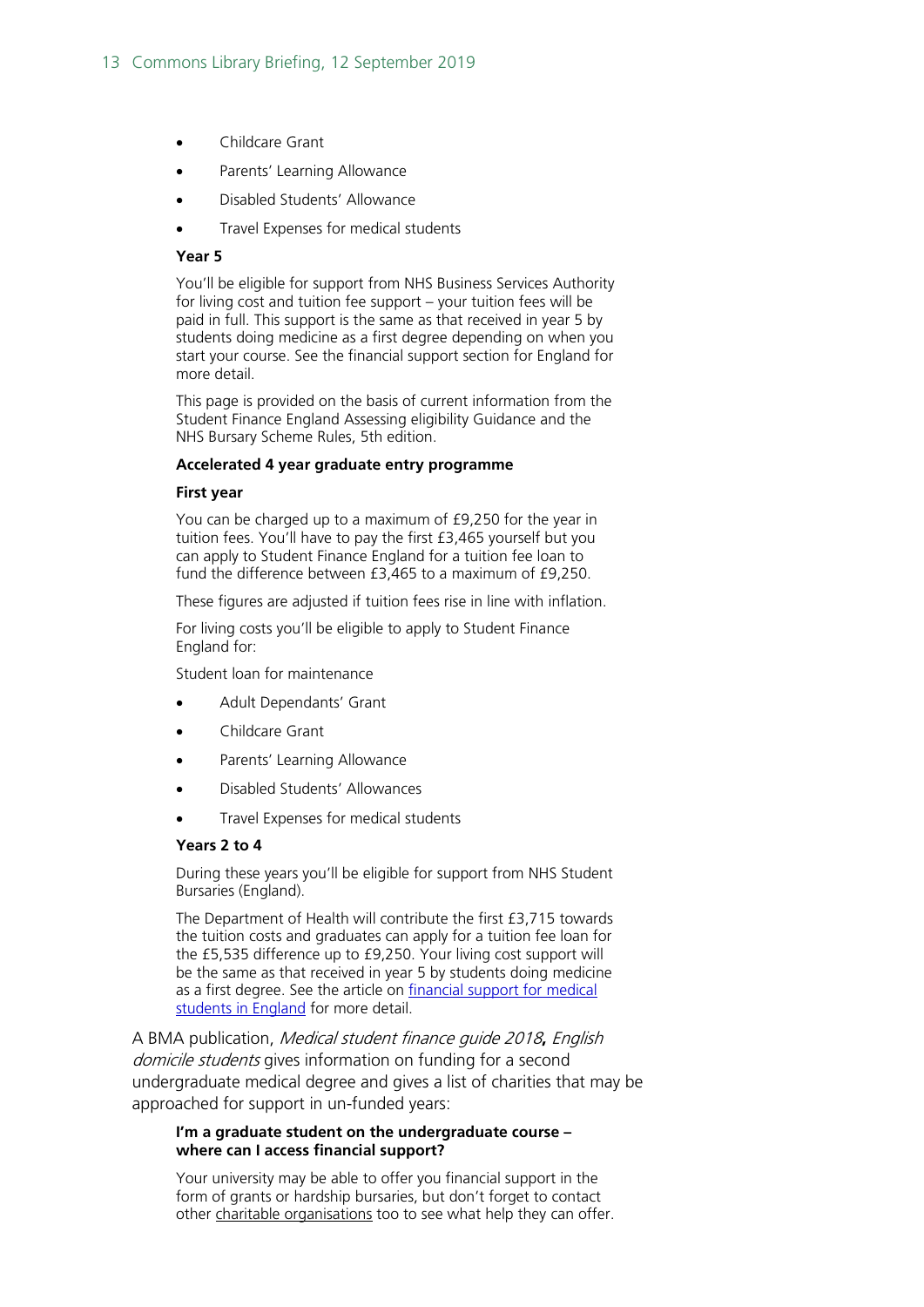For example, The BMA Charities Trust Fund provides awards specifically for graduate students on undergraduate medicine course. (p25-26)

The British Dental Association website gives information on alternative sources of funding for dental students at [Other sources of funding.](https://bda.org/students/student-finance/other-sources-of-funding)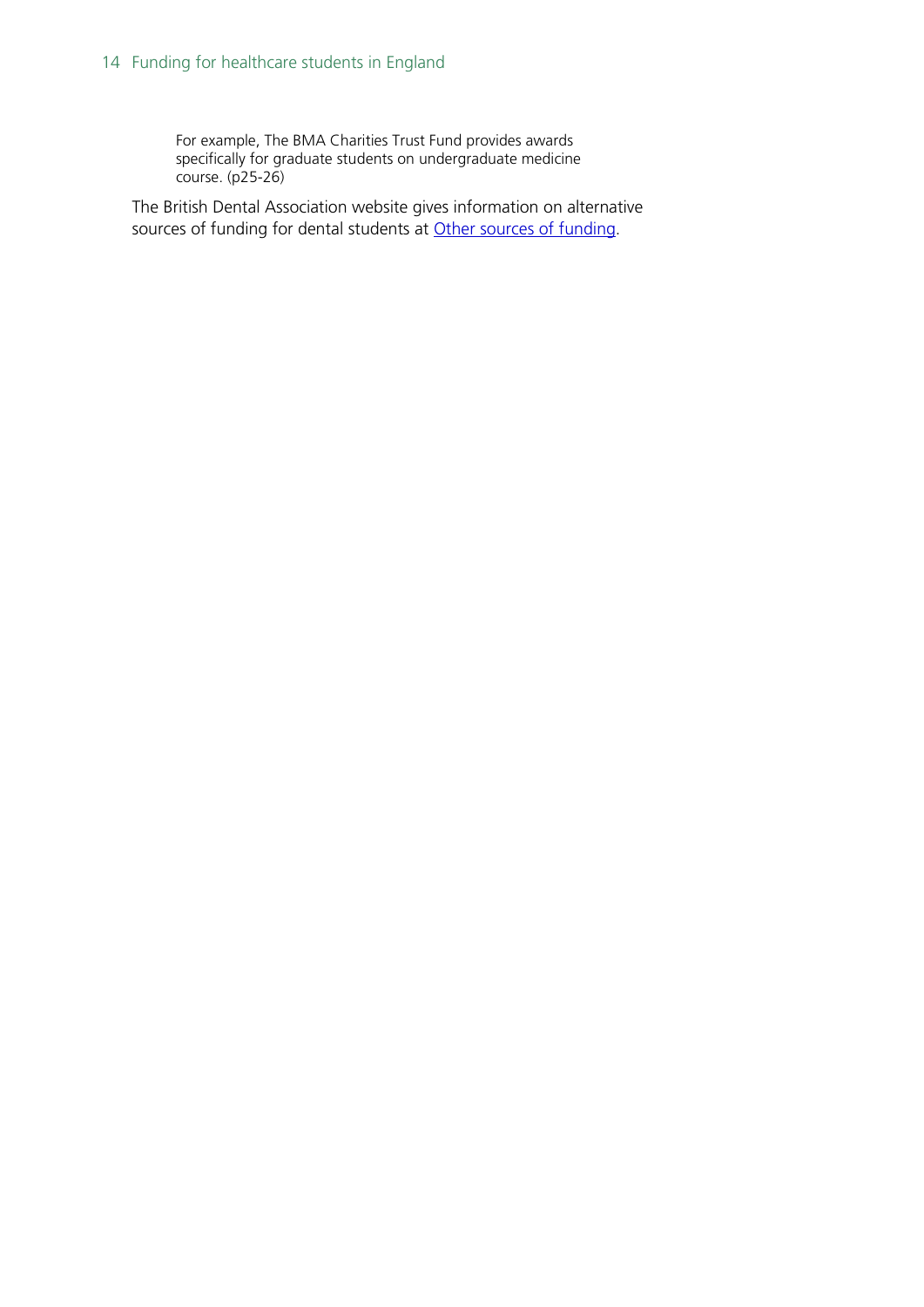# <span id="page-14-0"></span>5. Funding for paramedics

Information on training for paramedics is available on the NHS Health Careers website at [Entry requirements and training \(paramedic\).](https://www.healthcareers.nhs.uk/explore-roles/ambulance-service-team/roles-ambulance-service/paramedic/entry-requirements-and-training-paramedic)

Funding for paramedics **has always been different to funding for other allied health professional courses** like nursing, medicine and dentistry, due to the different training routes that were available to paramedics, some of which were funded. Students could receive different support packages depending on their training route.

Students taking paramedic science degrees receive the **standard student funding package**. Since March 2018 paramedicine has been an all degree profession so most paramedic students will be eligible for funding from SFE.

Students following a different training route may be eligible to receive funding through the **Local Education and Training Boards** (LETBS which is former Strategic Health Authority) or **Local Ambulance Service Trusts**. Students funded through this route may in some cases also be eligible for SFE funded student support, this is explained in an SFE document NHS Guidance Higher Education Student Finance in [England 2019/20 Version 2.0 August 2019](https://www.practitioners.slc.co.uk/media/1721/sfe-nhs-guidance.pdf) :

Students on some Paramedic courses may be eligible to receive funding through the Local Education and Training Boards (LETBS formerly Strategic Health Authorities) or Local Ambulance Service Trusts. Students who receive funding from these sources are **deemed to be in receipt of a healthcare award** and fall within the definition of a healthcare bursary (regulation 2 (1)) and whether they are eligible to apply for support from SFE depends on if the funding they receive from the Department for Health and Social Care (DHSC)` is income assessed or non income assessed.

- Where the student is awarded **non income assessed** funding for the paramedic course from their LETBS or health authority (see comment above re SHA) or Ambulance Service Trust the student is **ineligible** to apply for support under the SSR (regulation 4(3)(c)).
- Where the student is awarded **income assessed** funding for the paramedic course via their LETBS or Ambulance Service Trust the student the student **is entitled** to a reduced rate maintenance loan (RRML) only from SFE (regulation 68(e)(i)).

Paramedics have **never been eligible for NHS bursaries**, so the funding changes put in place by the 2017 reforms do not apply to paramedics and **they are not therefore eligible for extra funding from the LSF**.

Information on paramedics' access to the LSF was given in a PQ on 25 February 2019:

**[Paramedical Staff: Training](https://www.parliament.uk/written-questions-answers-statements/written-question/commons/2019-02-15/222012): Written question - 222012** 

**Julian Sturdy**: 15 February 2019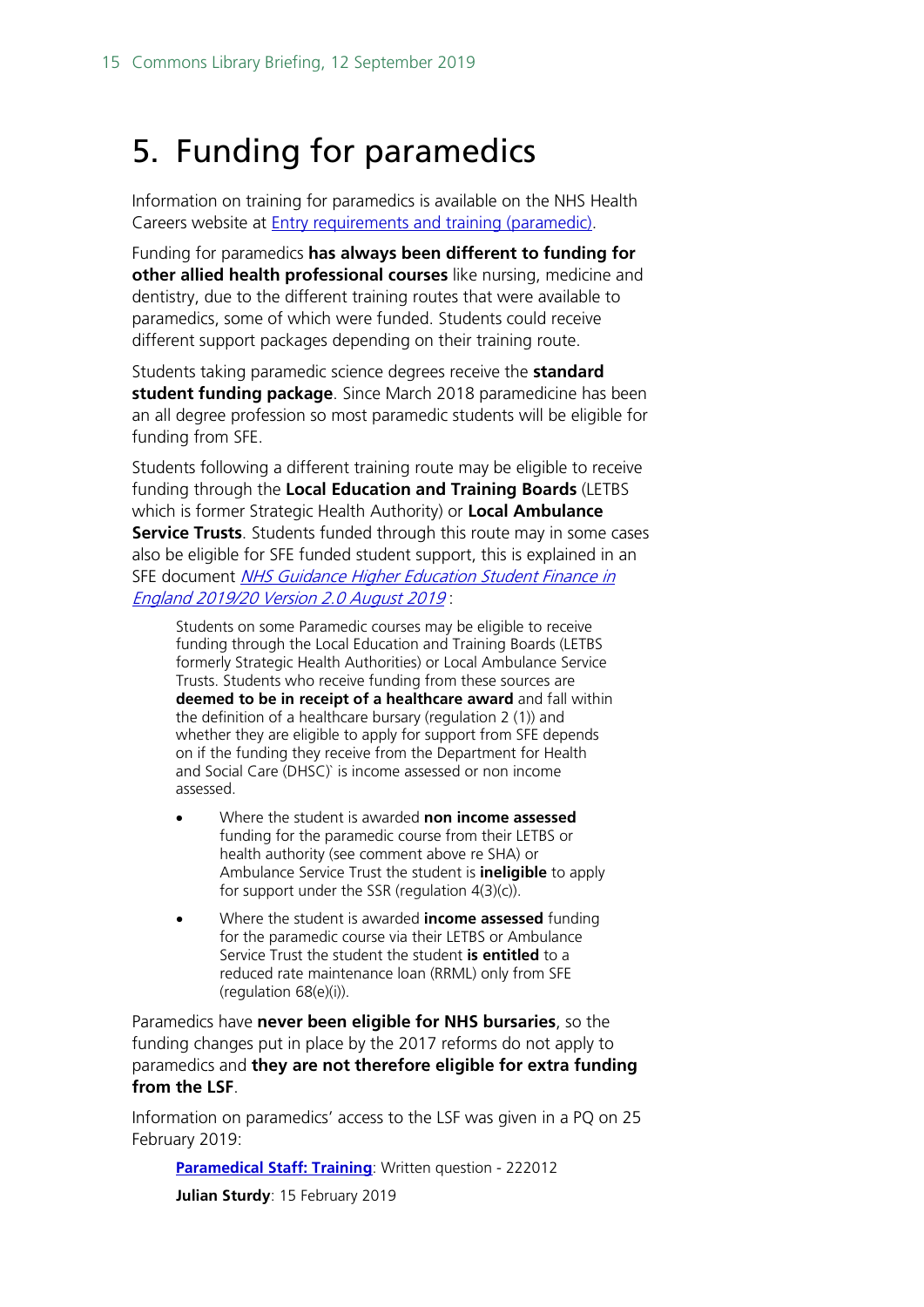To ask the Secretary of State for Health and Social Care, for what reasons student paramedics are unable to access the NHS Learning Support Fund on the same terms as other allied health profession students.

#### **Stephen Hammond**: 25 February 2019

The NHS Learning Support Fund (LSF) was implemented in 2017 to ensure course sustainability so that subjects previously funded through National Health Service bursaries continued to offer some non-repayable funding for the unique characteristics of these courses – such as placement length, clinical placement requirements and student demographic. The LSF is applicable only to those courses which, at the time, were within the scope of the education funding reforms in 2017.

In 2017 the route into paramedicine had various education and funding models which did not include access to an NHS Bursary, therefore it was not part of the funding reforms and students were not eligible to access LSF funding.

From March 2018 paramedicine became an all degree subject, with students accessing loans and allowances from the Student Loans Company. In line with the general student population and depending on personal circumstances, students can access funding for all their tuition fees and a maintenance loan of between £7,300 and £11,300 a year.

There are no immediate plans, within the current spending review period, to review those professions which can access the LSF.

A BBC News article, University of East Anglia paramedic students call for ['fair' expenses,](https://www.bbc.co.uk/news/uk-england-47484949) 9 March 2019 discussed the issue of funding for paramedics and said that Health Education England was "to consider the implications of the current financial provision and review the support available to paramedics in training from 2020".

## <span id="page-15-0"></span>5.1 Funding as a second degree

Paramedic courses were **never part of the NHS bursary scheme** so the **ELQ exemption** for students taking second degrees in nursing, midwifery and AHP courses **does not generally apply** to paramedic degrees. Most students taking second degrees in paramedic science will therefore have to fund their own degrees.

Information on the ELQ rules relating to paramedic courses was given in a PQ on 19 April 2018:

**Paramedical Staff: Training**: Written question - 135158

#### **Michelle Donelan**: 29 March 2018

To ask the Secretary of State for Education, if he will classify paramedic science as an exception course to allow those who study it as a second degree to obtain a student loan.

#### **Mr Sam Gyimah**: 19 April 2018

The Department of Health and Social Care decided, as part of the reforms to healthcare education funding, to provide an exemption from equivalent or lower qualification (ELQ) rules for new students starting undergraduate pre-registration nursing, midwifery and allied health profession courses from 2017/18 to allow students to receive support for these courses as a second course.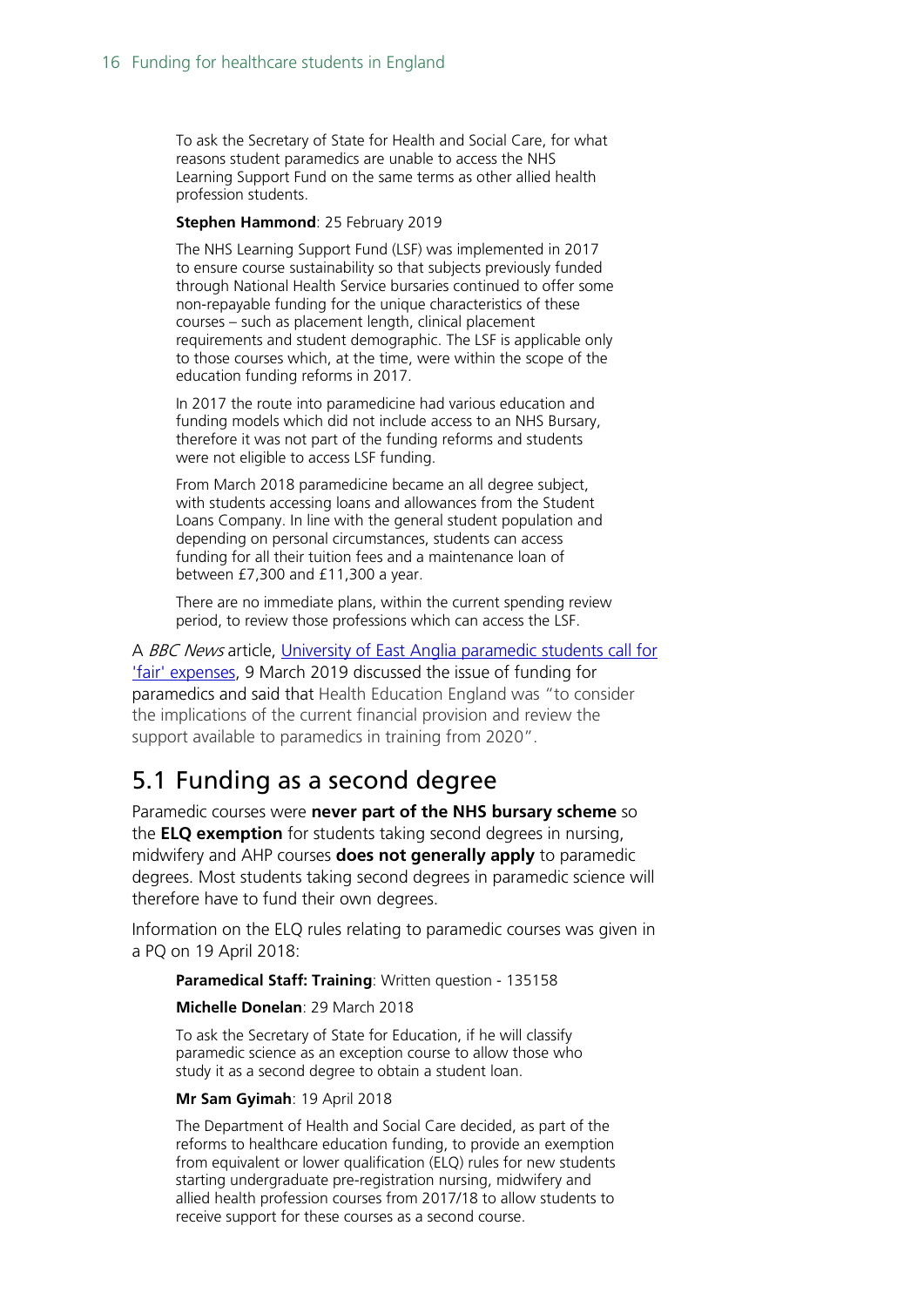This exemption has now been extended to new students starting pre-registration courses in dental profession subjects and preregistration postgraduate courses in nursing, midwifery and the allied health professions from 1 August 2018. As students on paramedic science courses could already access the standard student loan system, these courses were not included in the reforms noted above, and therefore they do not attract this exemption from the ELO rules.

It is the responsibility of the Department of Health and Social Care to decide which healthcare courses should be in scope of receiving an ELQ exemption.

However some students who receive funding from a LETB or Local Ambulance Service Trust may be deemed to have received a healthcare award and students studying on courses which attract an income assessed healthcare award may be eligible for a reduced rate maintenance loan for living costs, even if they hold a qualification that is an ELQ. [11](#page-16-0) This is applicable to all courses which attract NHS/Healthcare bursaries starting before, on or after 1 August 2017.

The Paramedic Education and Training Steering Group is conducting a review on future funding for paramedics and a report was due for publication in November 2017.

<span id="page-16-0"></span><sup>&</sup>lt;sup>11</sup> SFE, NHS Guidance Higher Education Student Finance in England 2019/20 Version [2.0 August 2019](https://www.practitioners.slc.co.uk/media/1721/sfe-nhs-guidance.pdf) p20-21